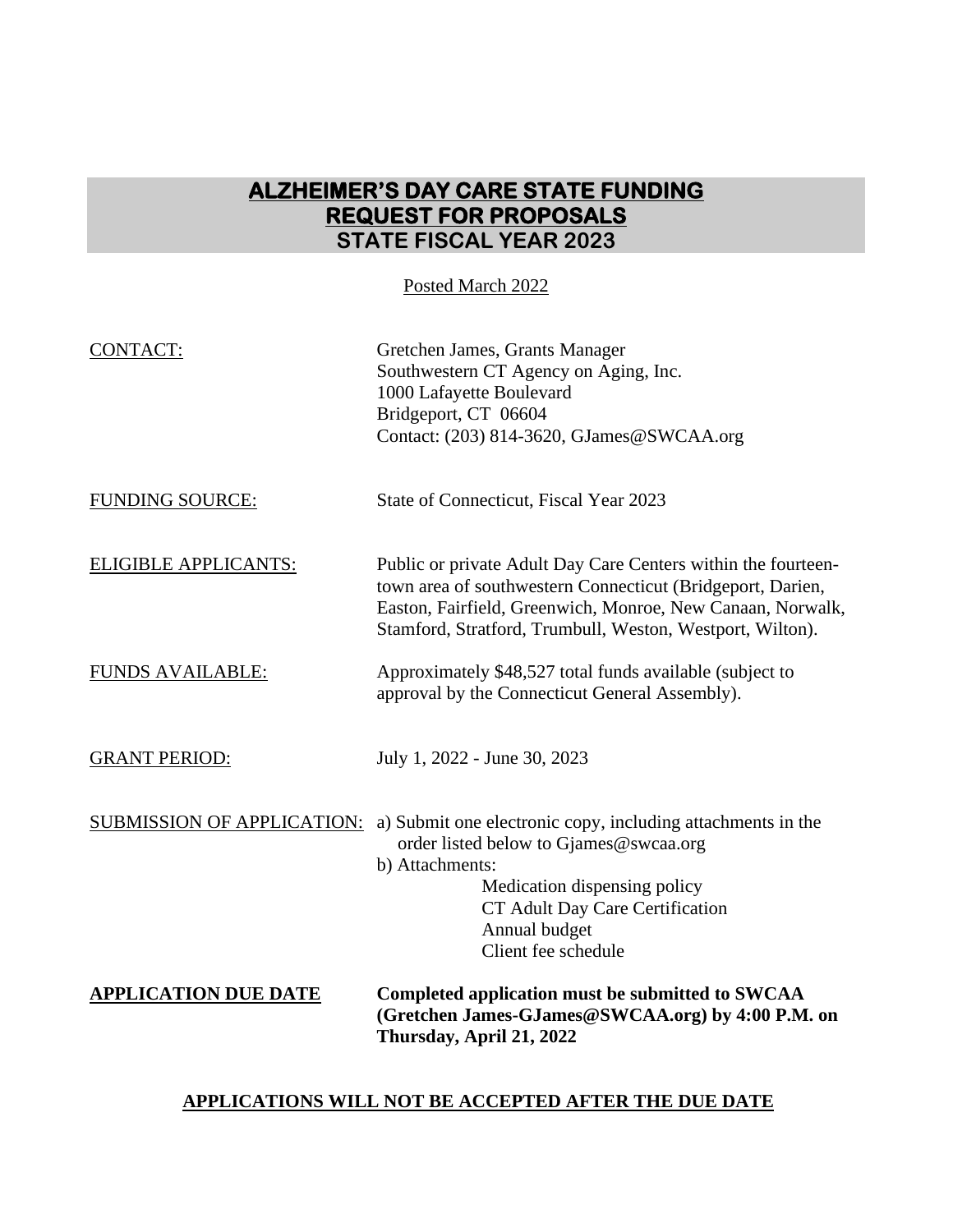#### **CRITERIA:** Services provided with Alzheimer's Day Care State funds must meet the following criteria.

# **1. ELIGIBILITY**

Funded Adult Day Centers shall be serving individual/s with a diagnosis of Alzheimer's or related dementia. For purposes of this program "Alzheimer's or related dementia" means the irreversible and deteriorating dementias that may include but are not limited to: Frontotemporal disorders, Lewy Body Dementia, Vascular Dementia/Vascular Cognitive Impairment, or Mixed Dementias \*1. Participants receiving Alzheimer's Aide services shall have had a comprehensive medical evaluation that has ruled out unrelated conditions such as depression, traumatic brain injury (TBI), alcoholism, or drug interactions.

Participants are expected to have a physician with whom the ADC may communicate and who shall certify by letter that he or she has done an appropriate medical evaluation and that the Participant's diagnosis is an irreversible and deteriorating dementia consistent with the definition provided above. Documentation to that effect should be on file at the funded ADC.

#### \*1- **As defined by the National Institute on Aging,** *www.nia.gov/health/alzheimers/related-dementias*

#### **2. MINIMUM SERVICE LEVEL**

Each adult day center must provide comprehensive services appropriate for Alzheimer's and/or Alzheimer's type clients. Services provided minimally must include but not be limited to: exercise, nutrition, health monitoring (blood pressure screening, elimination patterns, etc.), the availability of licensed nursing supervision (appropriate care plan, assistance with medications, general nursing care), active and passive recreation, grooming, hygiene, transportation, activities designed to maximize the individual's cognitive and functional ability.

In addition, centers will be expected to provide caregiver support in the form of maintaining a regular link with a caregiver support group, family counseling, and/or training for family members or other caregivers.

Centers are required to submit proof of certification by the Connecticut Association of Adult Day Centers.

# **3. STAFF QUALIFICATIONS**

The center must be able to provide assurances that:

- 1. The staff are appropriately qualified and/or licensed professionals who can provide supervision of aides and the professional services needed by Alzheimer's Disease patients, and
- 2. That aides hired under these grants will be given appropriate training in both physical care of and methods of interaction with the Alzheimer's patients. Types of training may include in-service instruction, on-the-job training, and/or interaction with support groups.